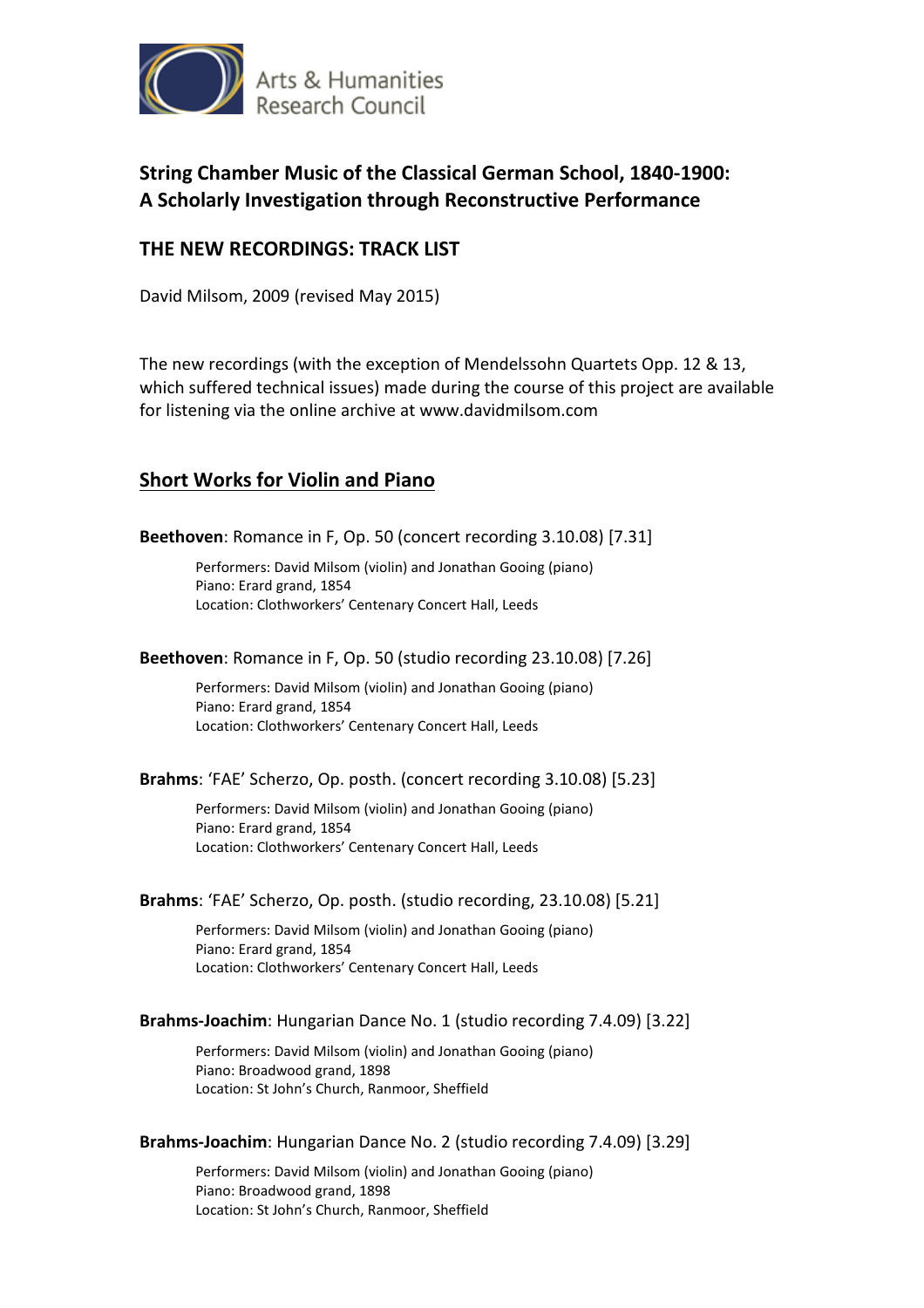**Joachim**: Romance in B flat (concert recording, 13.1.08) [3.39]

Performers: David Milsom (violin) and Jonathan Gooing (piano) Piano: Broadwood 'boudoir' grand, c.1865 Location: Clothworkers' Centenary Concert Hall, Leeds

### **Joachim**: Romance in C (concert recording, 13.1.08) [3.33]

Performers: David Milsom (violin) and Jonathan Gooing (piano) Piano: Broadwood 'boudoir' grand, c.1865 Location: Clothworkers' Centenary Concert Hall, Leeds

**Mendelssohn**: Violin Concerto in E minor, Op. 64 (studio recording 7.4.09) [5.59] 2<sup>nd</sup> movement (David edition)

Performers: David Milsom (violin) and Jonathan Gooing (piano) Piano: Broadwood grand, 1898 Location: St John's Church, Ranmoor, Sheffield

### **Mendelssohn**: Violin Concerto in E minor, Op. 64 (studio recording 7.4.09) [5.56] 2<sup>nd</sup> movement (Joachim edition)

Performers: David Milsom (violin) and Jonathan Gooing (piano) Piano: Broadwood grand, 1898 Location: St John's Church, Ranmoor, Sheffield

**Mozart**: Violin Concerto No. 5 in A, K219 (studio recording 7.4.09) [8.39] 1<sup>st</sup> movement

> Performers: David Milsom (violin) and Jonathan Gooing (piano) Piano: Broadwood grand, 1898 Location: St John's Church, Ranmoor, Sheffield

## **Piano Trios**

**Gade**: Piano Trio, Op. 42 (studio recording, 16.6.08)

- 1. Allegro animato [7.52]
- 2. Allegro molto vivace [3.12]
- 3. Andantino [2.37]
- 4. Allegro con fuoco [5.46]

Performers: David Milsom (violin), George Kennaway (cello) and Jonathan Gooing (piano) Piano: Broadwood 'boudoir' grand, c.1865 Location: Clothworkers' Centenary Concert Hall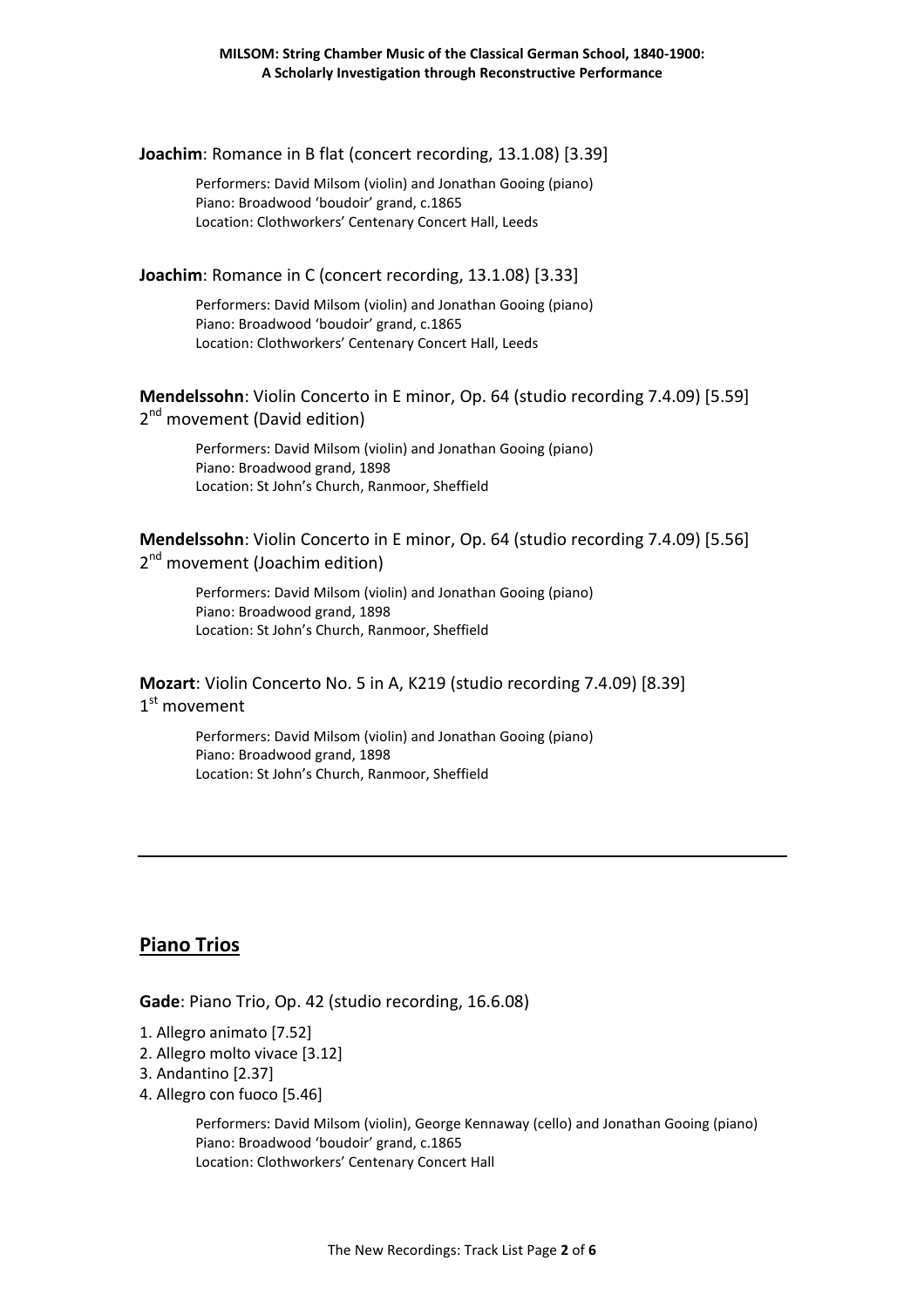**Mendelssohn**: Piano Trio, Op. 49 (studio recording, 10-11.12.08)

- 1. Molto Allegro agitato [8.12]
- 2. Andante con moto tranquillo [5.41]
- 3. Scherzo Leggiero e vivace [3.31]
- 4. Finale Allegro assai appassionato [7.29]

Performers: David Milsom (violin), George Kennaway (cello) and Daniel Gordon (piano) Piano: Erard grand, 1854 Location: Clothworkers' Centenary Concert Hall, Leeds

**Schumann**: Piano Trio, Op. 63 (studio recording, 18.6.08)

- 1. Mit Energie und Leidenschaft [11.22]
- 2. Lebhaft, doch nicht zu rasch [5.01]
- 3. Langsam, mit inniger Empfindung [4.52]
- 4. Mit Feuer [7.57]

Performers: David Milsom (violin), George Kennaway (cello) and Jonathan Gooing (piano) Piano: Broadwood 'boudoir' grand, c.1865 Location: Clothworkers' Centenary Concert Hall, Leeds

# **String Duos**

**Spohr**: Grand Duo for Violin and Viola Duo, Op. 13 (studio recording, 27.3.09)

- 1. Allegro moderato [12.16]
- 2. Adagio [4.57]
- 3. Tempo di minuetto [5.49]

Performers: Clive Brown (violin) and David Milsom (viola) Location: Clothworkers' Centenary Concert Hall, Leeds

**Spohr**: Duo for Two Violins, Op. 67 No. 1 (studio recording, 26.3.09)

- 1. Allegro [11.51]
- 2. Andante-Rondo vivace [7.50]

Performers: David Milsom (violin 1) and Clive Brown (violin 2) Location: Clothworkers' Centenary Concert Hall, Leeds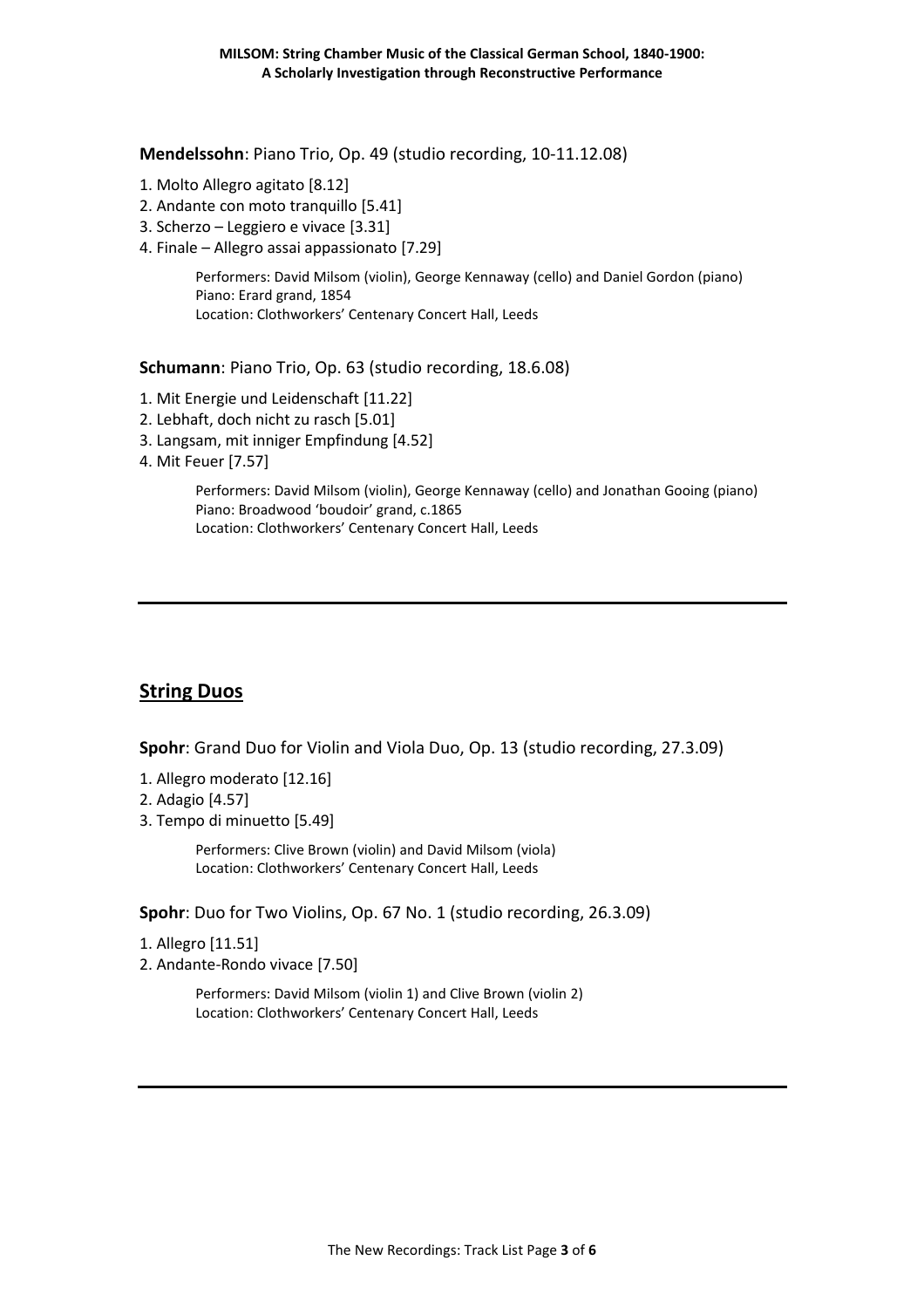## **String Quartets**

**Brahms**: String Quartet, Op. 51 No. 2 (studio recording, 4.7.08)

- 1. Allegro non troppo [12.50]
- 2. Andante moderato [8.39]
- 3. Quasi Minuetto, moderato [4.55]
- 4. Finale Allegro non assai [6.26]

Performers: Clive Brown (violin 1), David Milsom (violin 2), Hengching Fang (viola), George Kennaway (cello) Location: St John's Church, Ranmoor, Sheffield

**Mendelssohn**: String Quartet, Op. 44 No. 3 (studio recording, 3.7.08)

- 1. Allegro vivace [13.55]
- 2. Scherzo Assai leggiero e vivace [4.27]
- 3. Adagio non troppo [9.01]
- 4. Molto Allegro con fuoco [9.31]

Performers: Clive Brown (violin 1), David Milsom (violin 2), Hengching Fang (viola), George Kennaway (cello) Location: St John's Church, Ranmoor, Sheffield

**Spohr**: String Quartet, Op. 45 No. 2 (studio recording, 23.6.08)

- 1. Allegro vivace [12.56]
- 2. Larghetto [5.54]
- 3. Menuetto Moderato [5.01]
- 4. Vivace [13.51]

Performers: David Milsom (violin 1), Clive Brown (violin 2), Hengching Fang (viola), George Kennaway (cello) Location: St John's Church, Ranmoor, Sheffield

## **Violin Sonatas**

**Beethoven**: Violin Sonata in A, Op. 12 No. 2 (concert recording, 13.1.08)

- 1. Allegro vivace [6.55]
- 2. Andante, piu tosto Allegretto [5.18]
- 3. Allegro piacevole [4.36]

Performers: David Milsom (violin) and Jonathan Gooing (piano) Piano: Broadwood 'boudoir' grand, c.1865 Location: Clothworkers' Centenary Concert Hall, Leeds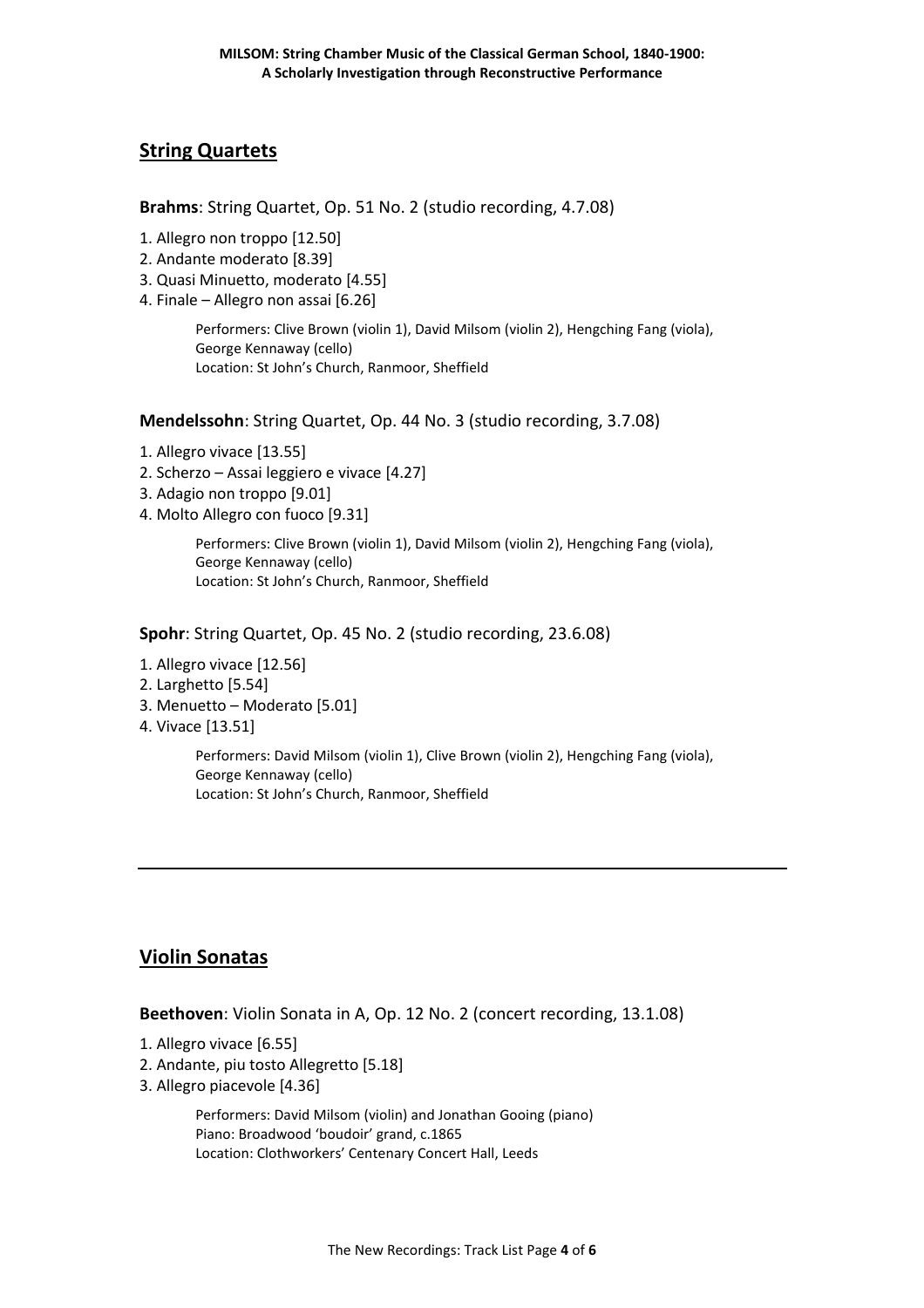**Beethoven**: Violin Sonata in F, Op. 24 'Spring' (studio recording, 20.6.07)

- 1. Allegro [9.24]
- 2. Adagio molto espressivo [4.29]
- 3. Scherzo Allegro molto [1.17]
- 4. Rondo Allegro ma non troppo [6.35]

Performers: David Milsom (violin) and Jonathan Gooing (piano) Piano: Erard grand, c.1870 Location: Clothworkers' Centenary Concert Hall, Leeds

**Brahms**: Violin Sonata in G, Op. 78 (concert recording, 13.1.08)

- 1. Vivace ma non troppo [9.18]
- 2. Adagio [5.49]
- 3. Allegro molto moderato [7.24]

Performers: David Milsom (violin) and Jonathan Gooing (piano) Piano: Broadwood 'boudoir' grand, c.1865 Location: Clothworkers' Centenary Concert Hall, Leeds

**Brahms**: Violin Sonata in G, Op. 78 (studio recording, 7.4.09)

- 1. Vivace ma non troppo [10.08]
- 2. Adagio [6.15]
- 3. Allegro molto moderato [8.05]

Performers: David Milsom (violin) and Jonathan Gooing (piano) Piano: Broadwood grand, 1898 Location: St John's Church, Ranmoor, Sheffield

### **Brahms**: Violin Sonata in A, Op. 100 (concert recording 3.10.08)

- 1. Allegro amabile [6.58]
- 2. Andante tranquillo [5.01]
- 3. Allegretto grazioso (quasi Andante) [4.12]

Performers: David Milsom (violin) and Jonathan Gooing (piano) Piano: Erard grand, 1854 Location: Clothworkers' Centenary Concert Hall, Leeds

### **Brahms**: Violin Sonata in A, Op. 100 (studio recording 23.10.08)

- 4. Allegro amabile [7.11]
- 5. Andante tranquillo [5.08]
- 6. Allegretto grazioso (quasi Andante) [4.28]

Performers: David Milsom (violin) and Jonathan Gooing (piano) Piano: Erard grand, 1854 Location: Clothworkers' Centenary Concert Hall, Leeds